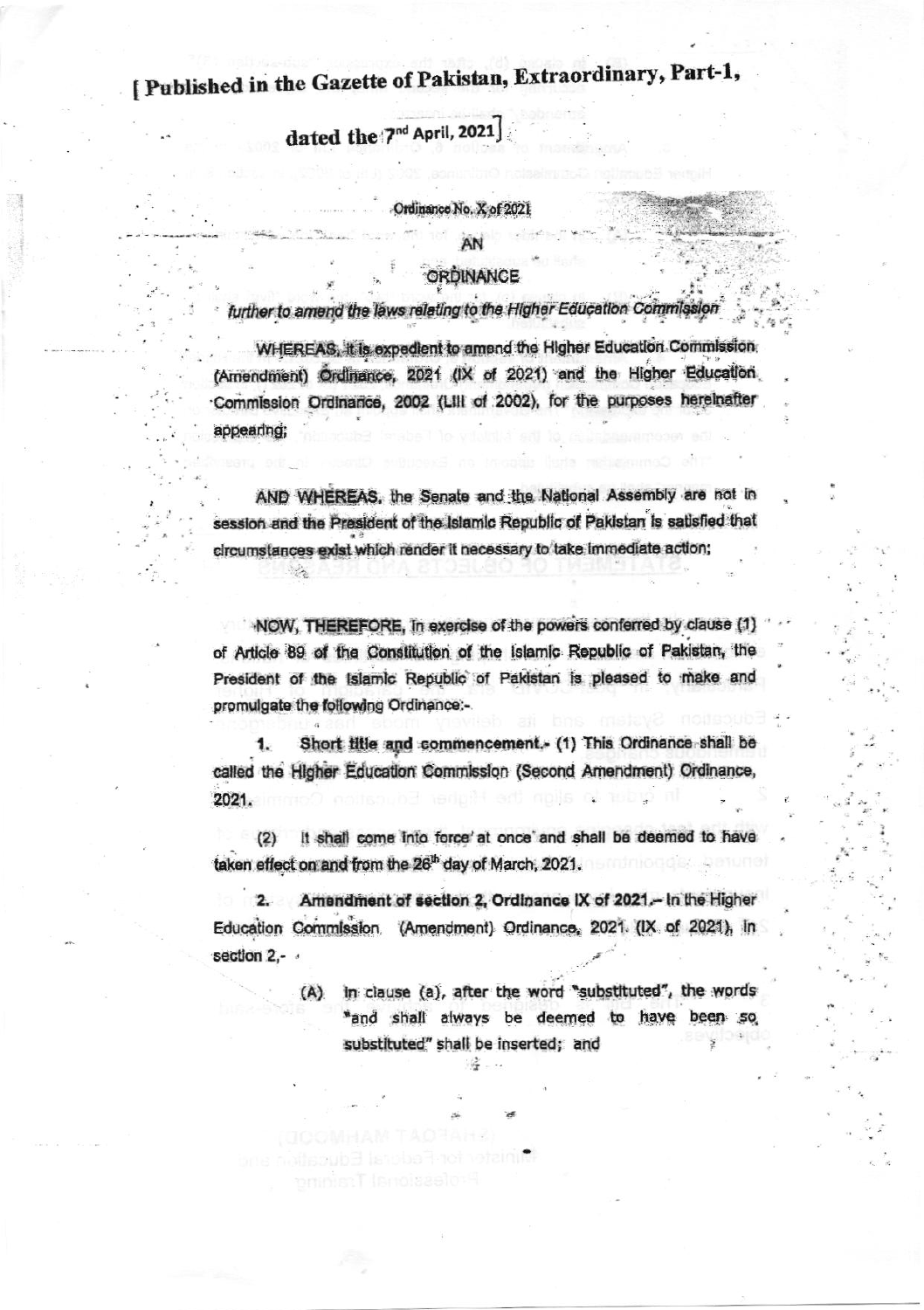in clause (b), after the expression "sub-section (5)",  $(B)$ occurring for the second time, the expression ", as amended," shall be inserted.

Amendment of section 6, Ordinance LIII of 2002.- In the  $3.$ Higher Education Commission Ordinance, 2002 (LIII of 2002), in section 6, in sub-section (3),-

- in the rider clause, for the word "ten", the word "thirteen"  $(A)$ shall be substituted; and
- In clause (c), for the word "two", the word "five" shall be  $(B)$ substituted.

 $\overline{\phantom{a}}$ 

Amendment of section 3, Ordinance IX of 2021. In the Higher Education Commission (Amendment) Ordinance, 2021 (IX of 2021), in section 3, for the expression "The Government shall appoint an Executive Director on the recommendation of the Ministry of Federal Education', the expression "The Commission shall appoint an Executive Director In the prescribed manner" shall be substituted.

### **STATEMENT OF OBJECTS AND REASONS**

In the new knowledge economies of 21<sup>st</sup> Century, educational standards are shaping the destinies of nations. Particularly, in post-COVID era, the paradigm of Higher Education System and its delivery mode has undergone tremendous changes.

 $2.$ In order to align the Higher Education Commission with the fast changing environment, the process and criteria of tenured appointments need to be reviewed so that the incumbents may keep pace with the changing eco-system of 21<sup>st</sup> century skills.

3. The Bill is designed to achieve the afore-said objectives.

> (SHAFQAT MAHMOOD) Minister for Federal Education and Professional Training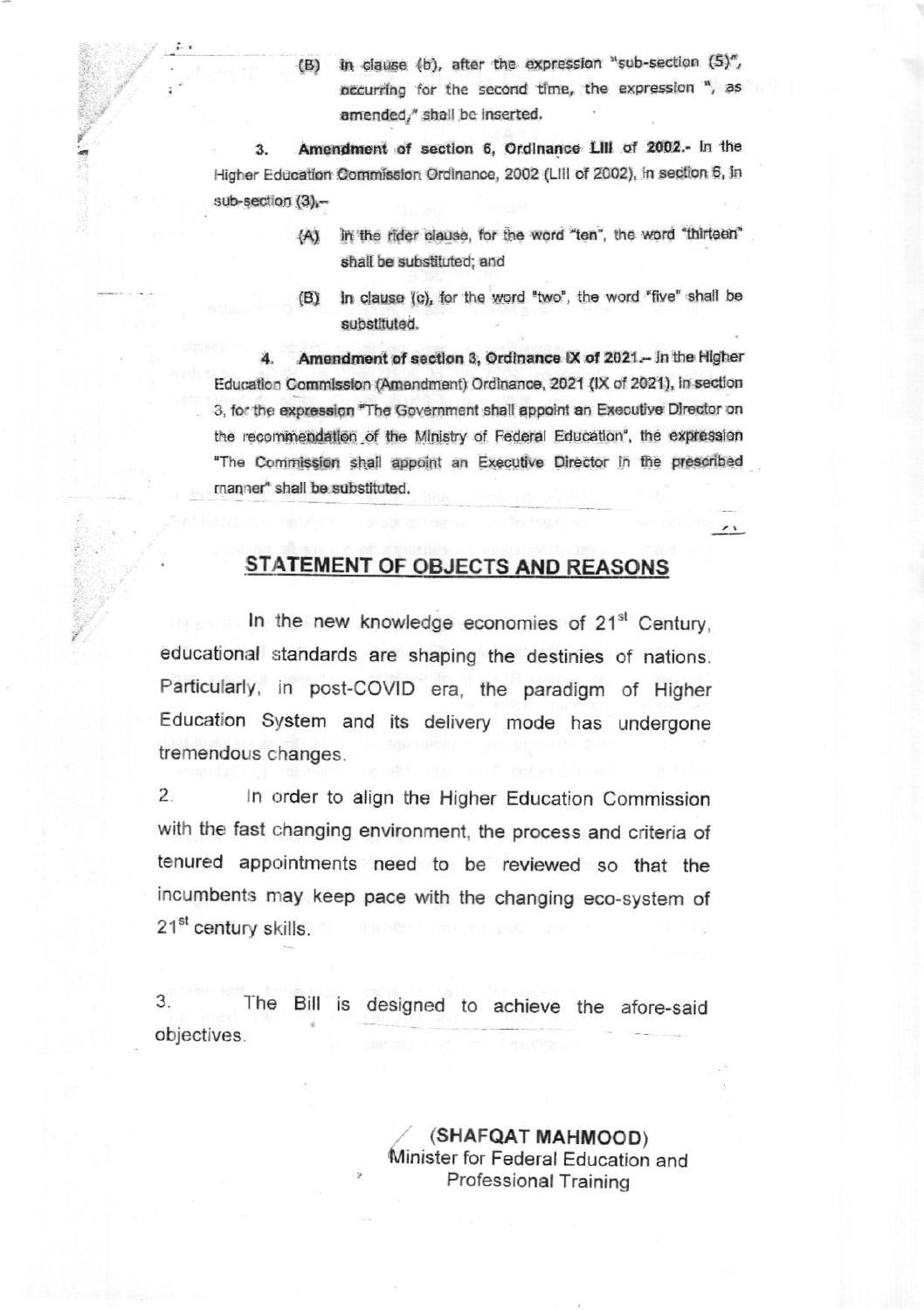[جريده پاكستان،غير معمولي،حصه اول،مورنه 7 ابسريلي،2021ء ميں شائع ہوا]

# آرڈیننس نمبرہ| اعلیٰ تعلیمی کمیشن سے متعلق توانین کومزید ترمیم کرنے کا آرڈیننس ..

ہرگاہ کہ پیٹرین مصلحت ہے کہ بعدازیں رونماہونے والی اغراض کے لئے اعلیٰ تعلیمی کمیشن (ترمیمی ) آرڈیننس ٢٠٢١ ، (٩ مجر به ٢٠٢١ ، )اوراعلى تعليمي كميش آر دُيننس٢٠٠٢ ، ( ٤٥٣ ، كربير٢٠٠٢ ، ) كوتر ميم كياجائي؛ اور چونکہ، سینٹ اورقو می اسمبلی کے اجلاس نہیں ہور ہے اورصدرمملکت اسلامی جمہور پہ پا کستان کو پہ اطمینان حاصل ہے کہا یسےحالات موجود ہیں جو فی الفور کارروائی کے متقاضی ہیں؛ لہذا ،اب ،اسلامی جمہور یہ پاکستان کے دستور کے آرٹیکل ۸۹ کی شق (۱) میں تفویض کر دہ اختیارات کو استعال کرتے ہوئےصدرمملکت اسلامی جمہور یہ پاکستان نے حسب ذیل آرڈیننس وضع اور جاری کیاہے:۔

**ا۔ مختصر عنوان اورآ غازنغاذ۔۔** (۱) پ<sub>رآرڈ</sub> بنس الی تعلیمی کمیشن (ترمیم دوم) آرڈینس،۲۰۲۱ء کےنام سےموسوم ہوگا۔

(۲) یی<sup>فی ا</sup>لفورنافذالعمل ہوگااور ۲۶ مارچ۲۰۲۱ءیراور سے نافذالعمل متصور ہوگا۔

**۲۔ اگرڈینٹس نمبر ۹ مجر پیا۲۰۲ مرگی،دفعہ اگی ترمیم بن**ے اعلیٰ تعلیمی نمیشن (ترمیمی) آرڈینس ۲۰۲۱ و(۹ مجر په ۲۰۲۱ و) میں،دفعه ۲ میں،۔۔۔۔

(الف) شق (الف) میں،لفظ'' تبدیل کیا گیا'' کوالفاظ''اور ہمیشہ سےاس طرح تبدیل کیا گیا متصور ہوگا'' کوشامل کردیاجائے گا؛اور (ب) شق(ب) میں،عبارت' ذیلی دفعہ(۵)''کے بعد،دوسری مرتبدآنے پرعبارت''حبیبا کہ ترميم كيا گيا'' كوشامل كردياجائے گا۔